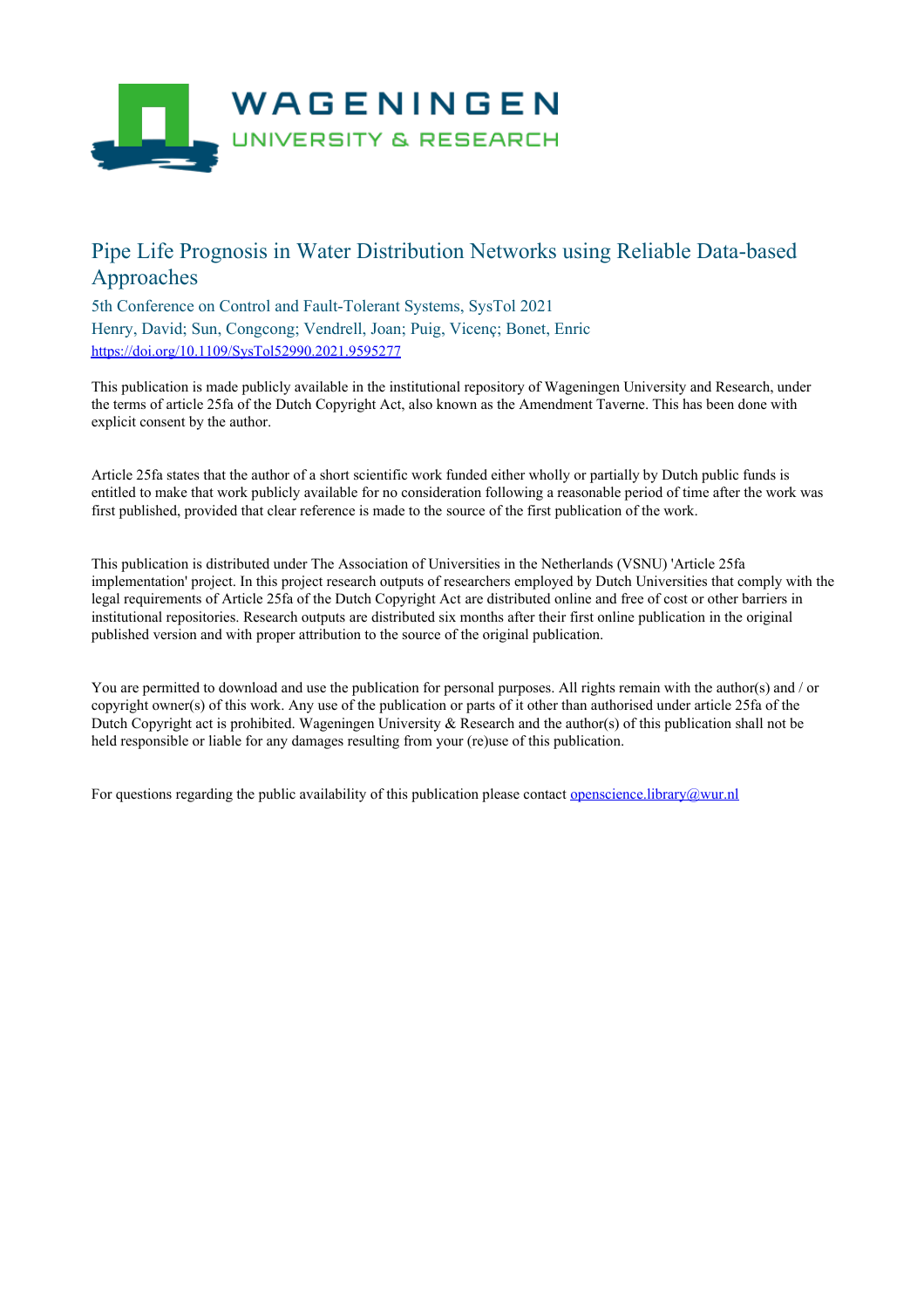# Pipe Life Prognosis in Water Distribution Networks using Reliable Data-based Approaches<sup>\*</sup>

David Henry<sup>1</sup>, Congcong Sun<sup>2</sup>, Joan Vendrell<sup>1</sup>, Vicenç Puig<sup>1</sup> and Enric Bonet<sup>3</sup>

*Abstract*— The assessment and prognosis of pipe life in water distribution networks has great potential in optimizing asset investment and protecting water resources. In the stateof-the-art, most of the research work about pipe life assessment focuses on revealing associated variables and regulations for the occurrence of pipe failures, which has scientific value but still far from assisting water industry directly in real operation. In order to provide a pipe life assessment and prognosis approach with practical significance, this paper presents: 1) a comparable approach to quantify impact of different factors (mainly age, material and diameter) on the occurrence of pipe failures using statistical reliability model based on cumulative Weibull distribution, survival model based on neural networks and evolutionary polynomial regression model for pipe deterioration; 2) a prognosis method for the remaining useful life of pipes using previous algorithms; 3) a maintenance and renewal plan of the network to assist daily operation of water operators by means of a checklist including risk levels (low, medium, high) under different factor ranges. The Barcelona water distribution network is used as a real life case study, demonstrating how the proposed approaches can be used.

#### I. INTRODUCTION

Pipe life assessment is a complex task which requires knowledge of the influencing variables and their association with occurrence of the pipe failures. As presented by [1], there are various investigations which collect state-of-the-art approaches on this problem from the scientific perspective and have been classified into three categories: reliability models, degradation models and data-driven statistical models. The reliability models are usually developed through considering a probability model of pipe failure that allows determining the reliability of the pipelines, as defined in [2]. The probability model depends on a parameterized function and usually considers some important factors (for instance: material, age, etc.) into the function. Different reliability models can be obtained from [3], [4] and [5], among others.

The degradation models attempt to characterize the aging process of the pipes based on their physical principles. [6] provides a comprehensive review of the physical processes of pipe degradation and classifies the models according to the following three dimensions: the smallest described element,

the type of events and the modelled process. The smallest element dimension relates to whether the object of study is a pipe (pipe model) or a network of pipes (network models). Regarding the type of events, the occurrence of the failures (failure model) or the remaining useful life (RUL) is characterized, while the model tries to represent different physical degradation processes. Any combination of these three dimensions is possible, although from the available literature, only a part of these combinations have been considered. A review of statistical methods based on experimental data has been presented in [7]. In [8], evolutionary polynomial regression models are proposed to characterize the dependence of the failure rate with different feature variables (age, diameter, total length, number of pipes and failures). In [9], ANFIS-type  $<sup>1</sup>$  neural networks are</sup> proposed to fit an experimental regression model that relates the failure rate with diameter, age, pipe length, installation depth and pipe pressure. The results obtained with the neural network are compared with a non-linear regression, as well as with different reliability models that consider different probability distributions (Poisson and Khomsi formula, etc.). According to the results presented, the method based on neural networks works better than the rest of the methods considered. In most of these research works, the associated variables and the occurrence law of pipe failures in the WDN have been gaining more and more scientific significance [10]. However, there are still obstacles to assist the water operators in decision making on their daily management. Therefore, proposed approaches to prognosis pipe life in WDN from both scientific and practical perspective are still needed.

The main contribution of this paper includes: 1) Propose a statistical reliability model, a survival model to quantify comparably impact of different features on the occurrence of the pipe failures and an evolutionary polynomial regression (EPR) model for pipe deterioration. After considering the state-of-the-art and correlation analysis, age, material and diameter are selected as the most influencing variables to be used to characterize the pipe reliability. To describe probability distribution of the reliability model, cumulative Weibull distribution (CDF) is used. Besides, the survival model consists of Cox nonlinear proportional hazards regression with neural networks (CoxMLP). Eventually, the EPR is a hybrid regression method. 2) Pipe life evolution is used for prognosing the remaining useful life of pipes using the

<sup>&</sup>lt;sup>1</sup>D. Henry, J. Vendrell and V. Puig are with Advanced Control Systems Group at the Institut de Robòtica i Informàtica Industrial (CSIC-UPC), Llorens i Artigas, 4-6, 08028 Barcelona, Spain david.henry, vicenc.puig@upc.edu

<sup>&</sup>lt;sup>2</sup>C. Sun is with Farm Technology Group at Wageningen University (WUR), P.O. Box 16, 6700 AA, Wageningen, The Netherlands congcong.sun@wur.nl

<sup>&</sup>lt;sup>3</sup>E. Bonet is with CETaqua, Water Technology Centre (SUEZ Spain Group), Barcelona, 08904, Spain enric.bonet@cetaqua.com

<sup>&</sup>lt;sup>1</sup> ANFIS: Adaptive Neuro-Fuzzy Inference Systems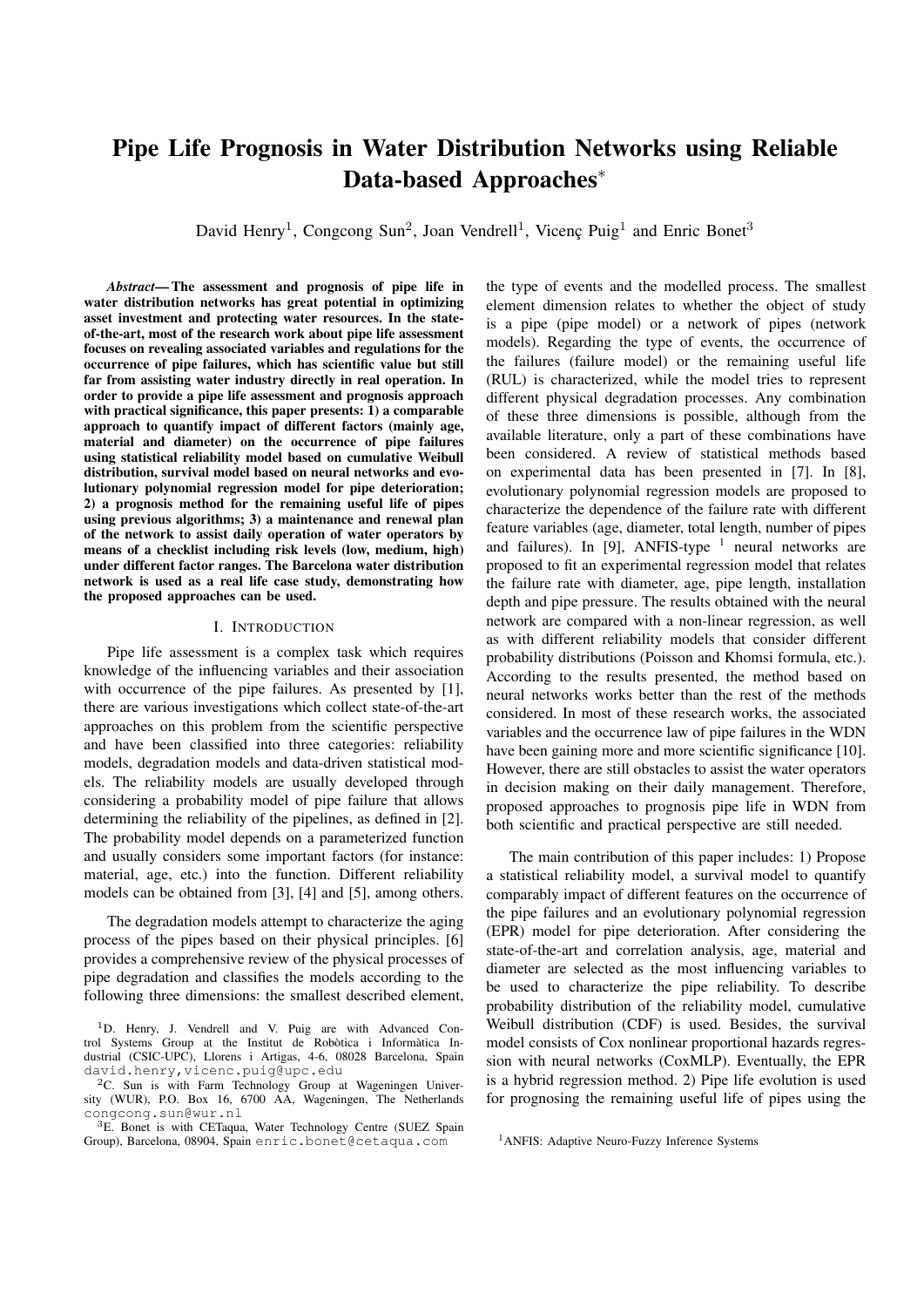proposed methods. 3) In order to assist water manager on their daily operation, a maintenance and renewal plan in form of easy-reading checklist is generated which includes risk levels (low, medium, high) under different physical factor ranges. All of these approaches have been demonstrated using the Barcelona WDN.

The rest of this paper is organized as follows: In Section 2, the case study is described firstly to prepare the valid data set. Besides, a preliminary analysis is also provided in order to achieve importance of different influencing factors through a pairwise correlation. In Section 3, the proposed approaches including the reliability model based on CDF, the survival model based on CoxMLP, and the EPR model are presented. After that, Section 4 includes the application results of the proposed approaches using the Barcelona WDN. Finally, in Section 5, a conclusion and future work are presented.

#### II. CASE STUDY

#### *A. Description of the available data*

The case study is based on the Barcelona WDN, where historical data measurements for the pipe facilities are provided comprising 15 concerned parameters in a total number of 153285 records. The facilities were installed from the year of 1900 to 2017, while the recorded failures were recorded from 2002 to 2015. A valid data set is firstly extracted from the raw measurements following three cases: 1) The raw data includes all kinds of operations over a pipe, we only focus on the records corresponding to pipe failures; 2) We deleted the records which are lack of data. For instance, some records have 'NaN' values for pressure measurements; 3) We filter only for the information we needed. For example, there were some features related to the operation company which are not relevant to our problem.

Once the data was filtered, we compute the historical *failure rate* for each pipe. This is important because models will be developed to learn this rate from parameters of the pipe. There are different ways of defining *failure rate* as discussed in [9]. In our case study, it is defined as:

$$
R = \frac{number\ of\ failures}{pipe's\ age \cdot pipe's\ length} \tag{1}
$$

In other references, *failure rate* is computed using the kilometer where the leak appears. In our case study, we have considered this option as we concentrate on failures for each pipe. Note that the same pipe may have had more than one failure. Besides, the age has been considered as the difference between the *Installation Year* of the pipe and the *Failure Year* when the break was detected and the pipe was repaired.

Finally, we have worked with a data set with useful information of dimensions  $153285 \times 8$ , where the structure of this data set is described in the Table I, where the *Case Study* column represents the input variables in our case, the columns of *Reference No.1* and *Reference No.2* represent input variables considered in [9] and [11], respectively.

| Case Study            | Reference No.1 | Reference No.2 |  |  |  |  |
|-----------------------|----------------|----------------|--|--|--|--|
| Age                   | Age            | <b>NOPB</b>    |  |  |  |  |
| Material              | Diameter       | Material       |  |  |  |  |
| Diameter              | Length         | Diameter       |  |  |  |  |
| Length                | Pressure       | Length         |  |  |  |  |
| Usage                 | Height         | Traffic        |  |  |  |  |
| Pressure              |                |                |  |  |  |  |
| Temperature           |                |                |  |  |  |  |
| Pressure floor's code |                |                |  |  |  |  |
|                       |                |                |  |  |  |  |

INPUT VARIABLES ON DIFFERENT CASES.

With regards to Table I, *Pressure floor's code*, is a codification of the zone where the pipe is installed. It is very common in WDNs to divide the system into segments based on the pressure of the installation of the area. This factor can also be called as *height (or head)* in other papers like [9]. Another factor that must be explained is *Number of Previous Breaks* (*NOPB*). This input shows a different way of working with the data. In our case, we have grouped all the breaks in a pipe together. However, it could also be interesting not to do so and work with *NOPB* because once the pipe failure is repaired, the pipe has a different resistance than before. Furthermore, it is also important to explain that *Temperature* has been extracted from the historical meteorological open database of Barcelona local government. So, even this work tries to give a basic pattern to define a predictive model over WDN, the truth is that it might have some modifications depending on the initial considerations over the problem.

### *B. Preliminary Analysis*

Generally, the more features/factors input, the better the model can be. However, more variables also means more measurements to be required, which can increase uncertainties and difficulties for real application. In order to develop an approach which can have a wide application, a preliminary analysis is taken firstly to get importance of different influencing factors. Afterwards, only the most important factors for failure rate are considered.

The preliminary analysis is based on the correlation analysis (implemented using the *pandas.DataFrame.corr* method in Python environment) using the valid data set and pipe failure rates computed in the previous section. Figure 1 shows the analysis output, which includes importance in percentage of the different considered factors. From Figure 1, it is clear that *Age*, *Material*, *Diameter* are the top three important factors to explain pipe failures since the total importance arrives *95.64%*. So that, the following approaches will mainly consider *Age*, *Material*, *Diameter* as the input features. Besides, the *CodiPis* or *pressure floor* can be used to segment the whole network due to company's requirement.

## III. PROPOSED APPROACHES

Three approaches, a statistical reliability model based on CDF, a survival model based on CoxMLP and an evolution-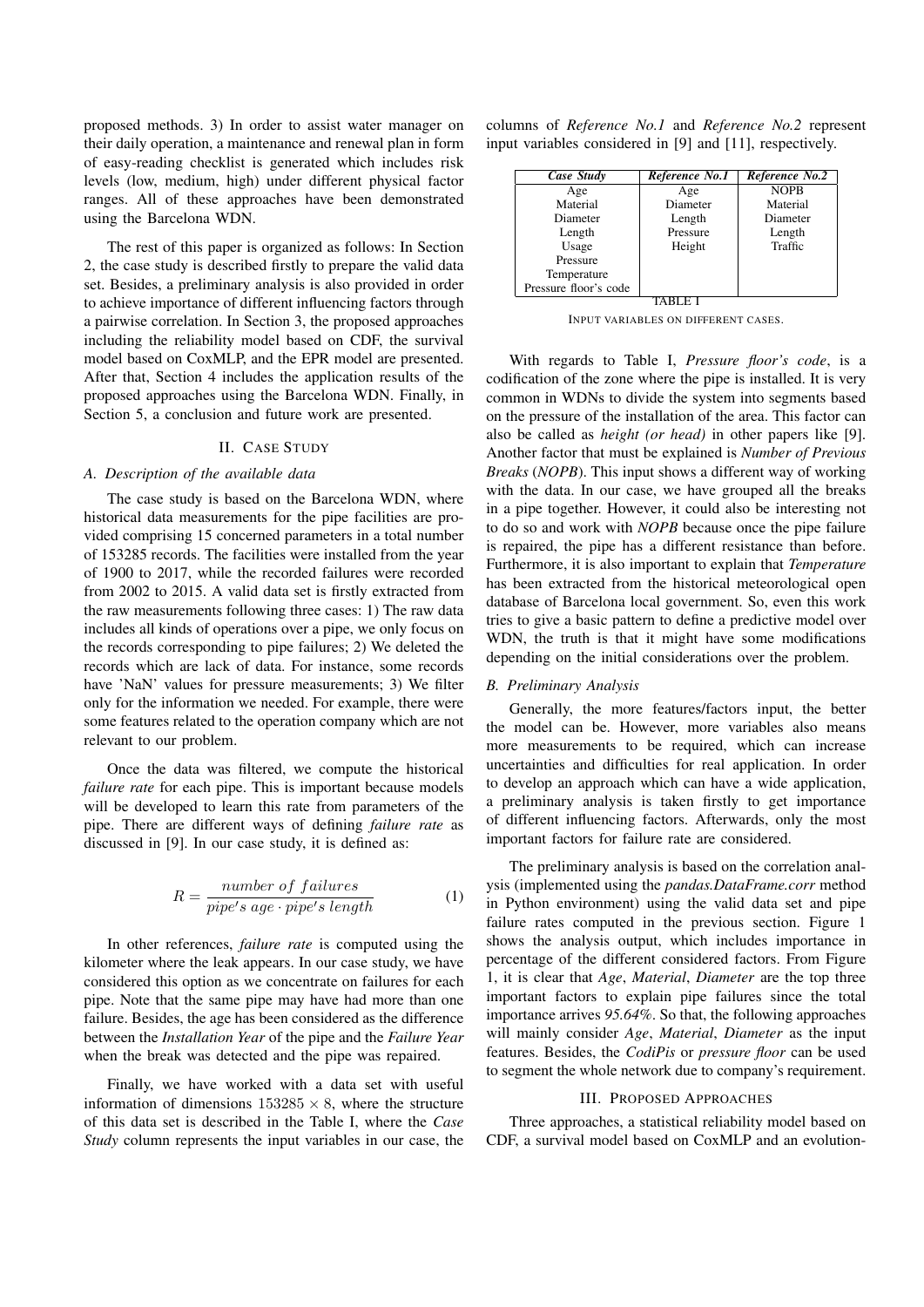

Fig. 1. Importance of different factors for failure rate.

ary polynomial regression model have been selected according to their satisfying performances in modelling numerous failure characteristics (as in [12]) and in prediction and optimization (as in [13]), respectively. Another aim of proposing two approaches is for obtaining reliable conclusions through results comparison.

#### *A. Statistical reliability model*

The statistical reliability model is obtained through learning the model parameters from historical data. This model allows to characterize the failure probability of a certain pipe at a given date.

In this way, we will have the cumulative failure probability that will allow to know for a given pipe with a certain age what is its failure probability with respect to the total number of pipes that shared that age.

To represent the analyzed data, different distribution functions may be selected in order to have a good fitting between the data and the model. According to the physical evolution of occurrence of the pipe failures, CDF as explained in [14] will be used.

The CDF that describes frequency and distribution of failures is presented in equation 2 through parameters  $c$ : the scale or characteristic life parameter;  $k$ : the shape parameter or Weibull slope and  $x$ : the considered pipe feature.

$$
f(x) = \frac{k}{c} \left(\frac{x}{c}\right)^{k-1} e^{-\left(\frac{x}{c}\right)^k}, (x > 0, k > 0, c > 1)
$$
 (2)

To obtain the failure probability,  $f(x)$  of a given material, the total number of failures in each date since the pipe has been installed is taken into account. And the failure probability of a pipe in a given date is calculated using

$$
F(x) = \int_0^x f(x) \, dx = 1 - e^{-\left(\frac{x}{c}\right)^k} \tag{3}
$$

where  $c$  and  $k$  are the parameters that should be calibrated to achieve an optimal fitting with historical data and considering a continuous growth function tending asymptotically to 1.

## *B. Survival model with neural networks*

After evaluating several different survival models, CoxMLP is selected due to the specific characteristics of the DWNs and their integration with neural networks providing good performance in prediction as presented in [13].

As discussed in [15], the CoxMLP approach provides a semi-parametric specification of the hazard rate, in which the instantaneous risk of failure function is expressed as a function of time and influencing factors

$$
\lambda(t, X_1, \dots, X_n) = \lambda_0(t) e^{\sum_{i=1}^{i=n} \beta_i X_i}
$$
\n
$$
(4)
$$

where,  $\lambda_0(t)$  is the initial value of base risk. The exponential term is a relative risk that only depends on the studied covariates varying over time.  $X_i$  is the vector with multiplicative factors  $\beta_i$ .

This model establishes a framework to fit proportional Cox models with neural networks. From the vector of parameters,  $\beta_i$  of the linear predictor  $g(x) = \beta_i X_i$ , the neural networks have been used to parameterize  $q(x)$ . This parameterization of the relative risk function with a neural network does not affect the proportionality constraint of the model. Furthermore, a parametric approach without requiring stratification (grouping matching features) is proposed. In the new semi-parametric form of the Cox model, the relative risk function  $h(t|x)$  depends on time as follows

$$
h(t|x) = h_0(t)e^{g(t,x)}
$$
\n<sup>(5)</sup>

In real application, we allow  $q(t, x)$  to use time as a regular covariate, permitting  $q(t, x)$  to have model interactions between time and other covariates. This is similar to the classical approach carried out in survival analysis, in which the non-proportional effect of a covariate  $x$  can be modeled by including time-dependent covariates.

Moreover, the aforementioned model is no longer a proportional hazards model, and it is still a relative risk model with the same partial probability as previously, but only considering a covariate.

## *C. Evolutionary polynomial regression model*

The EPR is a data-driven technique based on evolutionary computations. This method deals with pseudo-polynomial structures that can represent in a precise way a physical system. This technique has several steps. First of all, EPR uses an evolutionary procedure based on a genetic algorithm (GA) to find suitable model structures. Later a linear regression step is carried and out, to compute the model constants through a least squares optimization task.

Regarding the EPR model for each material, the work proposed in [16] and [8] have been very useful to build the model of our water network (further mathematical details about EPR can be consulted in the previous papers). In [8], the model coefficient is assumed to be the same as the one given by EPR,  $a_1$ , for pipes without known failures whereas, for pipes which had failures in the monitoring period, model coefficient  $a_i$  is computed using their own burst history.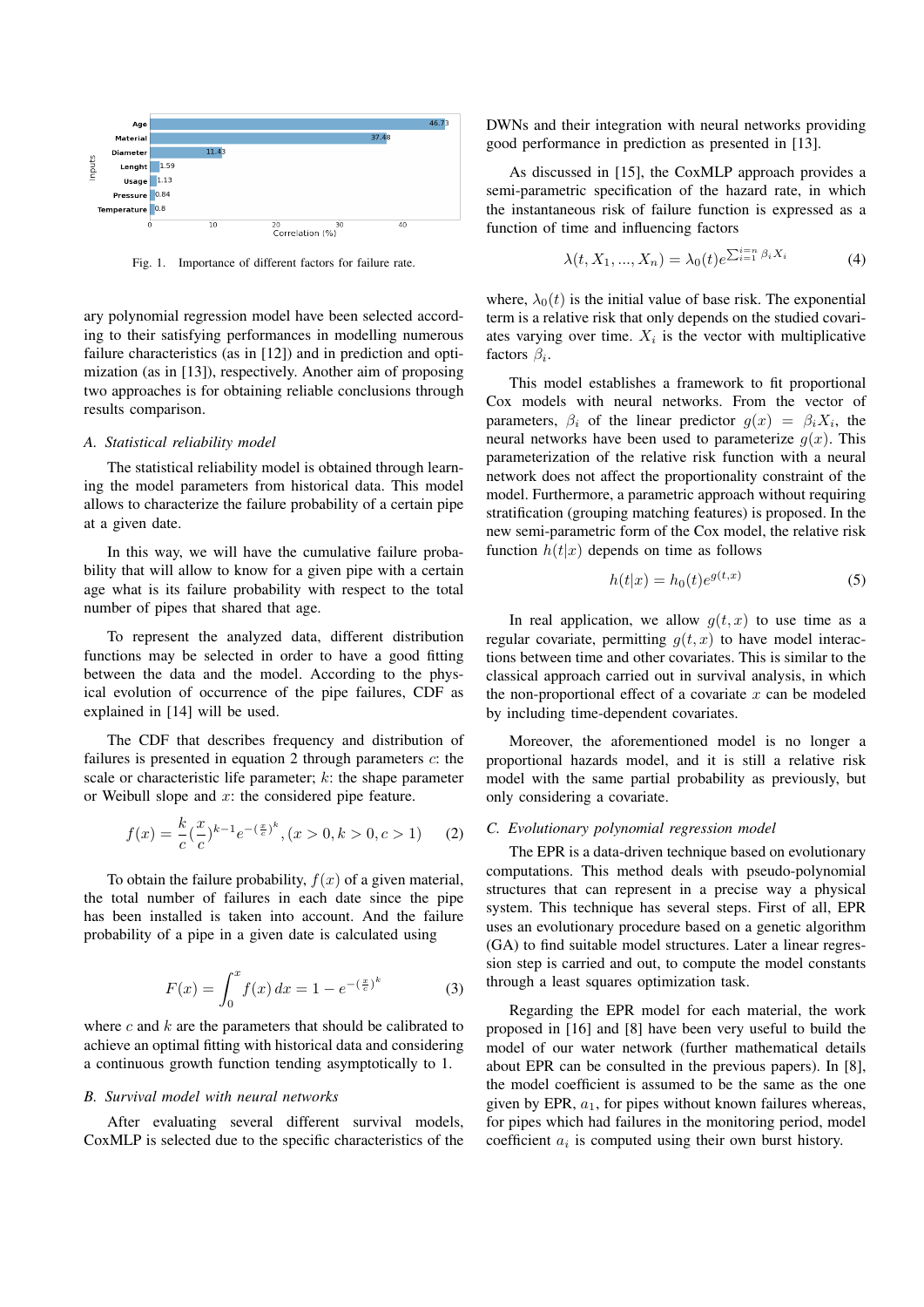However, in our approach for every material we estimate the parameter  $a_k$  that characterizes jointly both healthy and faulty pipes by means of linear regression. When carrying out normalization step taking into account the total number of pipes, we are considering those that have not had any faults so far. This way we can model the failure rate over time independently of the existence of failures. This is that the number of recorded faults is greater than or equal to 0,  $Brp \geq 0$ . The steps to obtain the parameter  $a_k$  for each material are shown as follows:

- 1) Compute the cumulative number of failures for each age of failure in each year of the monitoring period. This value is normalized taking into account the total number of pipes and length of each material.
- 2) For the same age of failure in each year of monitoring, the parameter  $a_i$  is computed.
- 3) The  $a_k$  parameter of each material is obtained by weighing each  $a_i$  taking into account the number of failures at each age over the total number of failures.

To do this, the failure rate of pipe  $i$  according to EPR model,  $\lambda_i^{EPR}(t)$ , in equation 6 has been rearranged to obtain the slope,  $b_1$ , and the y-intercept,  $b_0$ , of each pipe in equation 8. Note that  $b_1$  returns the unknown  $a_i$ .

$$
\lambda_i^{EPR}(t) = \frac{a_1}{T} \frac{L p_i (A_{0,class} + t)}{D_{class}^{1.5}}
$$
(6)

where  $T$  is the monitoring period,  $L p_i$  is the length of the  $i_{th}$  pipe,  $A_{0,class}$  is the equivalent age of the pipe class at the end of the monitoring period,  $t$  is the time variable and  $D_{class}$  is the equivalent diameter of the pipe class.  $D_{class}$ can be obtained in equation 7.

$$
D_{class} = \frac{\sum_{class} (L_p \cdot D_p)}{L_{class}} \tag{7}
$$

$$
\lambda_i^{EPR}(t) \cdot \frac{T \cdot D_{class}^{1.5}}{L p_i} = a_1 \cdot t + a_1 \cdot A_{0, class} = b_1 \cdot t + b_0
$$
 (8)

Thus, the failure rate of each pipe can be obtained in equation 9. Moreover, the number of leakages predicted can be obtained by means of the integration for all pipes in equation 10.

$$
\lambda_i(t) = \frac{a_k}{T} \frac{L p_i(A_{0,class} + t)}{D_{class}^{1.5}}, \quad \text{if } Br p_i \ge 0 \tag{9}
$$

Moreover, the number of leakages predicted for each pipe,  $BR<sub>i</sub>$ , can be obtained by means of the integration for all pipes in equation 10 considering the time horizon,  $h$ .

$$
BR_i = \int_0^h \lambda_i(t) \cdot dt \tag{10}
$$

Eventually, the failure probability,  $FP$ , can be computed in equation 11.

$$
FP\left(\% \right) = \frac{\sum BR_i}{\sum pipes} \cdot 100\tag{11}
$$

## *D. Prediction and prognosis*

As it has been aforementioned, CoxMLP is able to predict failure probability according to the desired features. Moreover, we can also implement CoxMLP to pipe prognosis using the non-linear neural network framework as well as removing to a bigger extent the proportionality constant of the Cox model. For this purpose, a 25 years ahead prediction in steps of 5 years has been carried out while taking into account only the most important features: age, material and diameter. In addition, Weibull distributions and the built EPR model will be used to predict failure rate in the aforementioned time dates.

There are in total 18 kinds of material used in the Barcelona WDN, the main ones are: ductile iron (41.69%), gray cast iron (22.35%), asbestos cement (13.92%), high density polyethylene (10.88%), low density polyethylene (5.60%), reinforced concrete (1.50%) and reinforced concrete welded joint (1.48%). The usage of different materials takes different percentage (as shown after each material) of the whole network. The material with less usage does not have enough data. So that in the prognosis, we focus on the material with more usage. Thus, we will carry out failure probability prediction only for asbestos cement, gray cast iron and ductile iron. Thus, altogether with material, the features of age and diameter will be taken into account as well in the different forecasts.

#### IV. RESULTS

Results for statistical reliability model, survival model, evolutionary polynomial regression model, failure rate prognosis and probability prediction will be provided in this section.

## *A. Failure model validation*

The Barcelona WDN incorporates several kinds of pipes according to their materials used in the construction process and period. The representative materials (mainly asbestos cement, gray cast iron and ductile iron) allow us to develop the reliable and survival models in terms of RUL over time. Figure 2 presents the RUL evolutions for the material feature in Gray cast iron in 118 years using reliable model based on CDF and the survival model based on CoxMLP, respectively. For a better interpretation of the figures the vertical axis contains the RUL probability, that goes from the probability value "0" meaning that no failures have been experienced and that there will be less remaining useful life as the years go by. Taking a closer look, it is shown that the RUL starts to decrease sharply from 0 at beginning. From around 50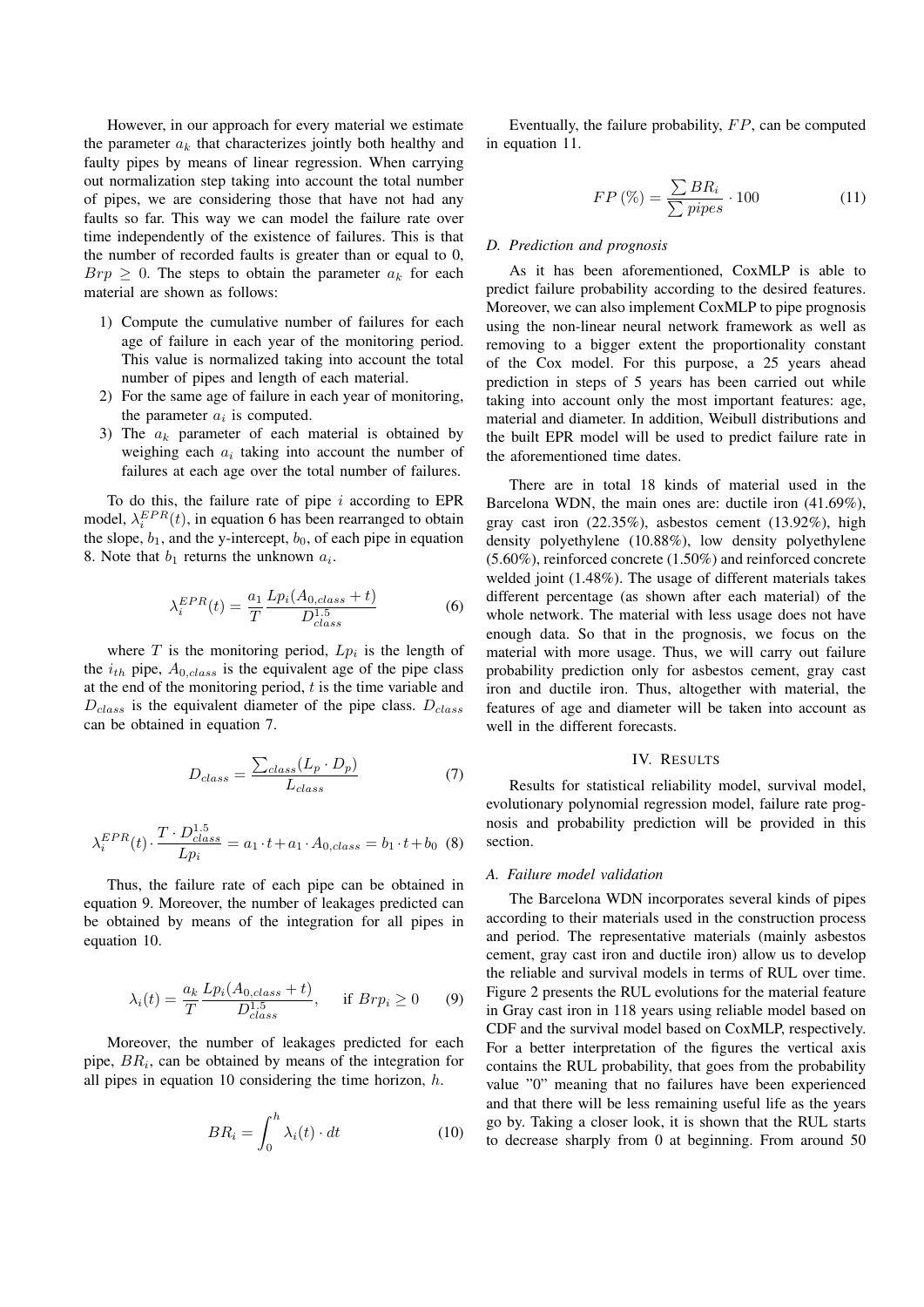to around 100 years, the RUL becomes smoothly, and then increase sharply afterwards tending asymptotically to 1.



Fig. 2. RUL based on Weibull and CoxMLP.

To have a clear comparison for the performance between the two approaches, Table II is provided showing more details. Note that this analysis has been performed for a failure subset within the entire water network. So, the conclusions will be limited to the previous subset not to the entire set.

| RUL analysis for materials (failure probability in $\%$ ) |                                |              |              |              |                   |  |
|-----------------------------------------------------------|--------------------------------|--------------|--------------|--------------|-------------------|--|
| Material                                                  | $n_{\text{failures}}^{\Omega}$ | Date (years) | $1st$ method | $2nd$ method | Difference $(\%)$ |  |
| Gray cast iron                                            | 4258                           | $(63-101)$   | $67.2\%$     | 63.8 %       | $3.4\%$           |  |
| Ductile iron                                              | 2985                           | $(59-102)$   | 71.4%        | 67.8 %       | $3.6\%$           |  |
| Asbestos cement                                           | 1844                           | $(56-101)$   | 74.9 %       | 70.8 %       | $4.1\%$           |  |
| TARI E II                                                 |                                |              |              |              |                   |  |

RUL DIFFERENCE COMPARISON REGARDING FAILURE PROBABILITY.

From this table, it should be clarified that, the materials which have a higher usage percentage in the whole network do have more failures after we take into account the age and material features using CDF method  $(1<sup>st</sup>$  method), as shown in the column  $n_{\text{failures}}^{\text{o}}$ .

However, the CoxMLP method  $(2<sup>nd</sup>$  method) includes more parameters that intervene in the failures, hence, the percentage of RUL is lower, due to the fact that each intervening factor will have a given weight on the total figure. Some of the factors that were not considered in method 1, embracing the maximum and the minimum average pressures due to the lack of data, will decrease the factual percentage.

As the number of failures decreases for the less used materials, the second method tells us that the RUL is lower and, therefore, that a higher percentage of failures has occurred according to a lower relative weight of material respect to the other factors that intervene in failures.

The fact of including a greater number of factors in the second method will allow us to obtain a RUL curve that represents more precisely the pipes behaviour for each studied material. In order to characterize this behaviour, the number of input data incorporated into the model must be sufficiently representative so that the incidence of each variable suits better to reality.

#### *B. Failure rate prognosis*

In order to apply the results into reality with application wise to facilitate the labour of the WDN operators, a pipeline monitoring and maintenance plan has been developed regarding the most important factors (age, material and diameter) in form of an easy-reading checklist. Four assessment zones (A, B, C, D) and three operations (continue to work, should be supervised, should be replaced) are considered following this procedure:

1) The assessment starts from zones B and C, which corresponds to the  $[65 - 70]\%$  and  $[75 - 80]\%$  of the age, where the failures in low appearance starts and ends, respectively.

2) The two zones A and D correspond to the periods before and after the assessment stages. In zone A, the failure frequency will be very low. Zone D represents the time when many failures will happen. So that, it must be ensured that the asset will be replaced before arriving zone D where the probability of failure is very high.

3) Zones B and C have been used as thresholds to assess whether the pipes can continue to work, should be supervised or should be replaced immediately, taking into account the parameters which have a greater impact on occurrence of failures. More details about the usage of Zone B and Zone C are provided as follows:

Zone B:

- Only one parameter is out of the range (values higher than the threshold). Active entering the monitoring phase.
- More than one parameter is out of the range. Asset replacement is considered.

Zone C:

- Only one parameter is out of the range. Asset replacement is considered.
- More than one parameter is out of the range. The replacement action of the asset is activated.

## *C. Failure probability prediction*

The  $FP(\%)$  will be obtained taking into account the number of pipe leakages divided by the total number of pipes. As we are carrying out a prediction, new leakages will be added to the total number of leakages in a cumulative manner. The failure probability prediction result focusing on the three main materials in terms of each 5 future years for the 3 developed methods is provided in Table III.

For the EPR method, the parameter  $a_k$  obtained for each material can be consulted as follows:

• Gray cast iron  $a_k = 0.0858$